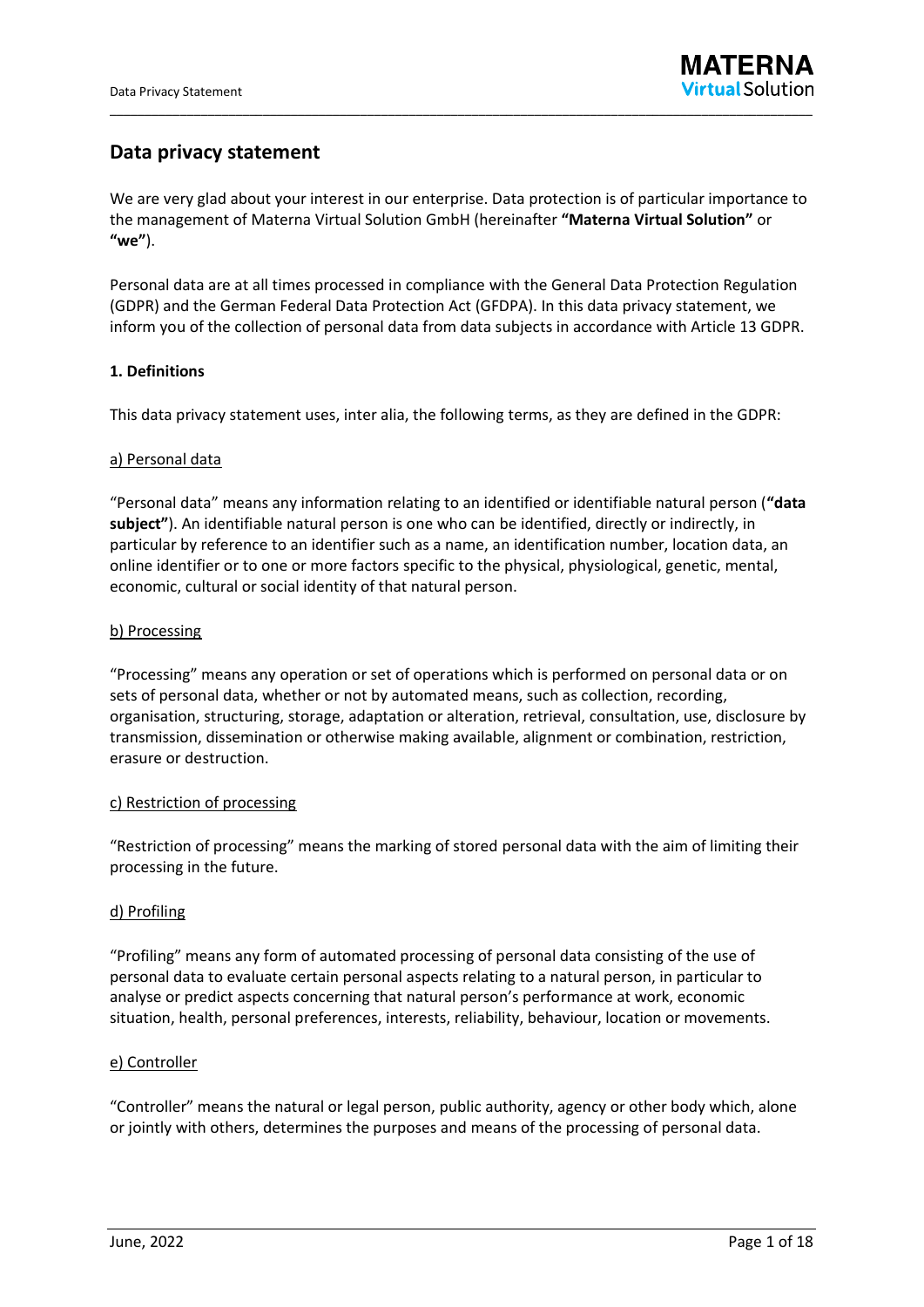

### f) Processor

"Controller" means the natural or legal person, public authority, agency or other body which, alone or jointly with others, determines the purposes and means of the processing of personal data.

#### g) Recipient

"Recipient" means a natural or legal person, public authority, agency or another body, to which the personal data are disclosed, whether a third party or not.

#### h) Third Party

"Third party" means a natural or legal person, public authority, agency or body other than the data subject, controller, processor and persons who, under the direct authority of the controller or processor, are authorised to process personal data.

#### i) Consent

"Consent" of the data subject means any freely given, specific, informed and unambiguous indication of the data subject's wishes by which he or she, by a statement or by a clear affirmative action, signifies agreement to the processing of personal data relating to him or her.

#### **2. Name und contact details of the controller**

The controller for the processing of personal data under this data privacy statement is:

Materna Virtual Solution GmbH Blutenburgstr. 18 80636 Munich Germany Phone +49 89 30 90 57 0 Email: [kontakt@virtual-solution.com](mailto:kontakt@virtual-solution.com) Website: [www.materna-virtual-solution.com](http://www.materna-virtual-solution.com/)

#### **3. Contact details of the data protection officer**

The data protection officer of Materna Virtual Solution GmbH is:

Peggy Seeberger Materna Virtual Solution GmbH Blutenburgstr. 18 80636 Munich Germany Phone: +49 89 30 90 57 0 Email: [datenschutz@virtual-solution.com](mailto:datenschutz@virtual-solution.com)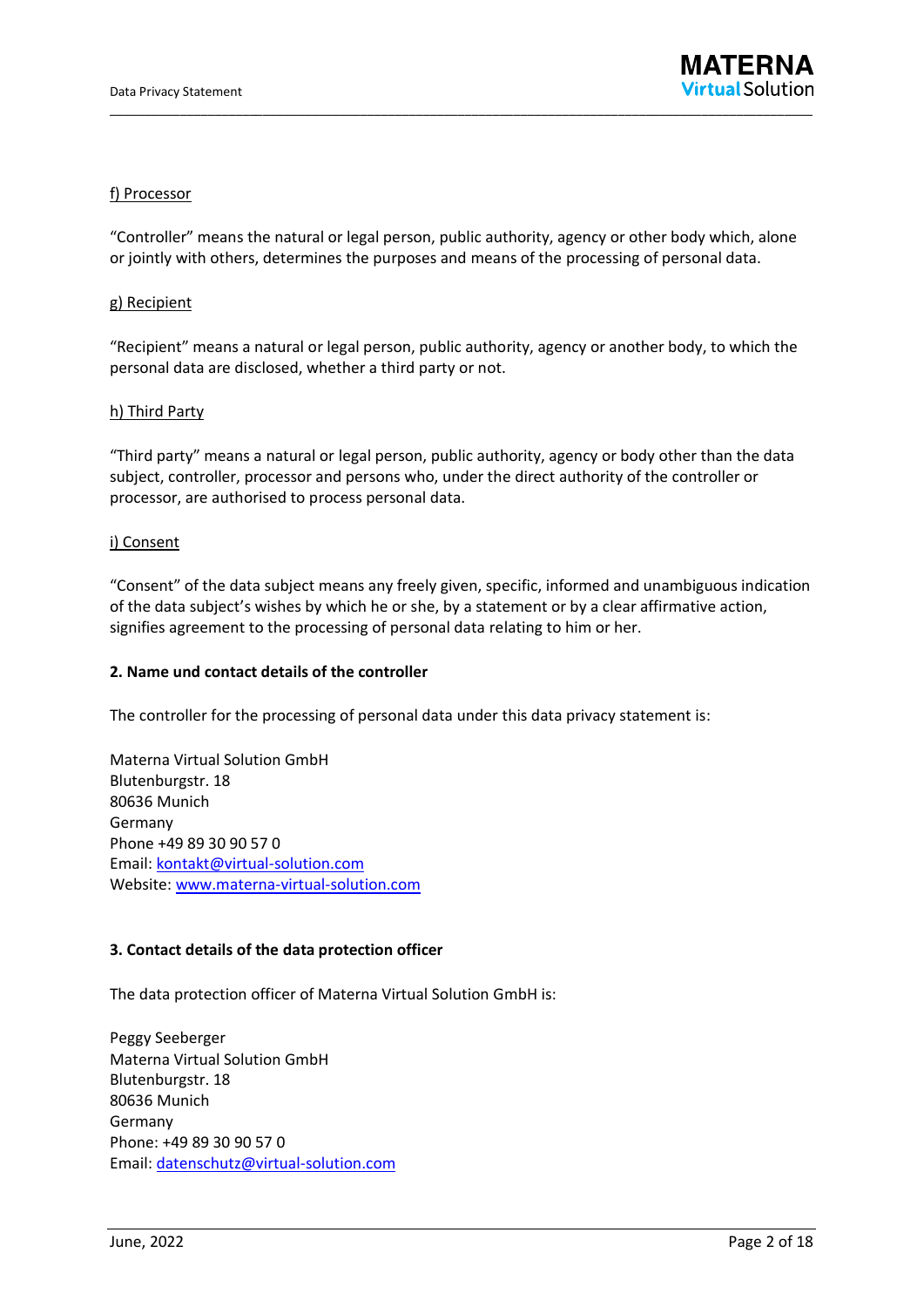# **4. Processing of personal data on the website of Materna Virtual Solution – Purposes and legal bases; Recipients**

\_\_\_\_\_\_\_\_\_\_\_\_\_\_\_\_\_\_\_\_\_\_\_\_\_\_\_\_\_\_\_\_\_\_\_\_\_\_\_\_\_\_\_\_\_\_\_\_\_\_\_\_\_\_\_\_\_\_\_\_\_\_\_\_\_\_\_\_\_\_\_\_\_\_\_\_\_\_\_\_\_\_\_\_\_\_\_\_\_\_\_\_\_\_\_\_\_\_\_\_\_

# a) Collection of personal data and information when accessing the website of Materna Virtual **Solution**

Upon each access to the website of Materna Virtual Solution by a user, information without any personal reference and personal data of that user will be collected and stored in the log files of the servers of Materna Virtual Solution. The following is collected and stored: (1) the browser types and versions used, (2) the operating system used by the user, (3) the website from which the user accesses our website ("referrer"), (4) the subsites called up by the user on our website, (5) the date and time of the access to our website, (6) the user's IP address, (7) the user's Internet service provider, and (8) other similar data and information which serve the defence against attacks on our information systems.

That information and those personal data are required to correctly deliver the contents of our website, to optimise the contents of, and advertising for, our website, as well as to warrant the permanent functionality of our information systems and our website and to protect them against attacks and damage.

The personal data and information collected on that basis are evaluated by Materna Virtual Solution statistically and for the purpose of enhancing data protection and data security within our enterprise in order to warrant a level of protection for the personal data processed by us which is adequate given the risk. The personal data and information collected when you access the website will be stored separately from other personal data of the data subject, and any personal data collected upon an access to the website, in particular, the user's IP address, will be deleted 14 days from their collection, unless an attack or a threat by the user was discovered. Those personal data will not be disclosed to third parties.

To the extent that we collect and use personal data of the user such as, in particular, the user's IP address, upon an access to the website of Materna Virtual Solution, the legal basis therefor is Article 6(1)(f) GDPR, as that processing is necessary to safeguard the controller's legitimate interests. The legitimate interests of Materna Virtual Solution pursued thereby are the enhancement of data protection and data security within our enterprise in order to warrant a level of protection for the personal data processed by us which is adequate given the risk, and to protect our information systems and our website against attacks and damage.

# b) Registration on, and contact through, the website of Materna Virtual Solution

Data subjects have the option to register on the website of Materna Virtual Solution, while providing personal data, or to contact Materna Virtual Solution. What personal data will be transmitted to Materna Virtual Solution in that respect results from the respective entry mask or contact form for the registration or contacting, respectively. The personal data transmitted by the data subject to Materna Virtual Solution in that respect will only be collected and stored for the purposes pursued by the registration or to process the contact request by the data subject. The transfer of data to a company of the Materna Group is possible depending on the reason for the contact. Those personal data will not be transmitted to third parties outside the Group. The legal basis for the processing of those personal data is Article 6(1)(b) GDPR, as the processing is necessary for the performance of a contract between Materna Virtual Solution and the data subject or in order to take steps at the request of the data subject prior to entering into a contract.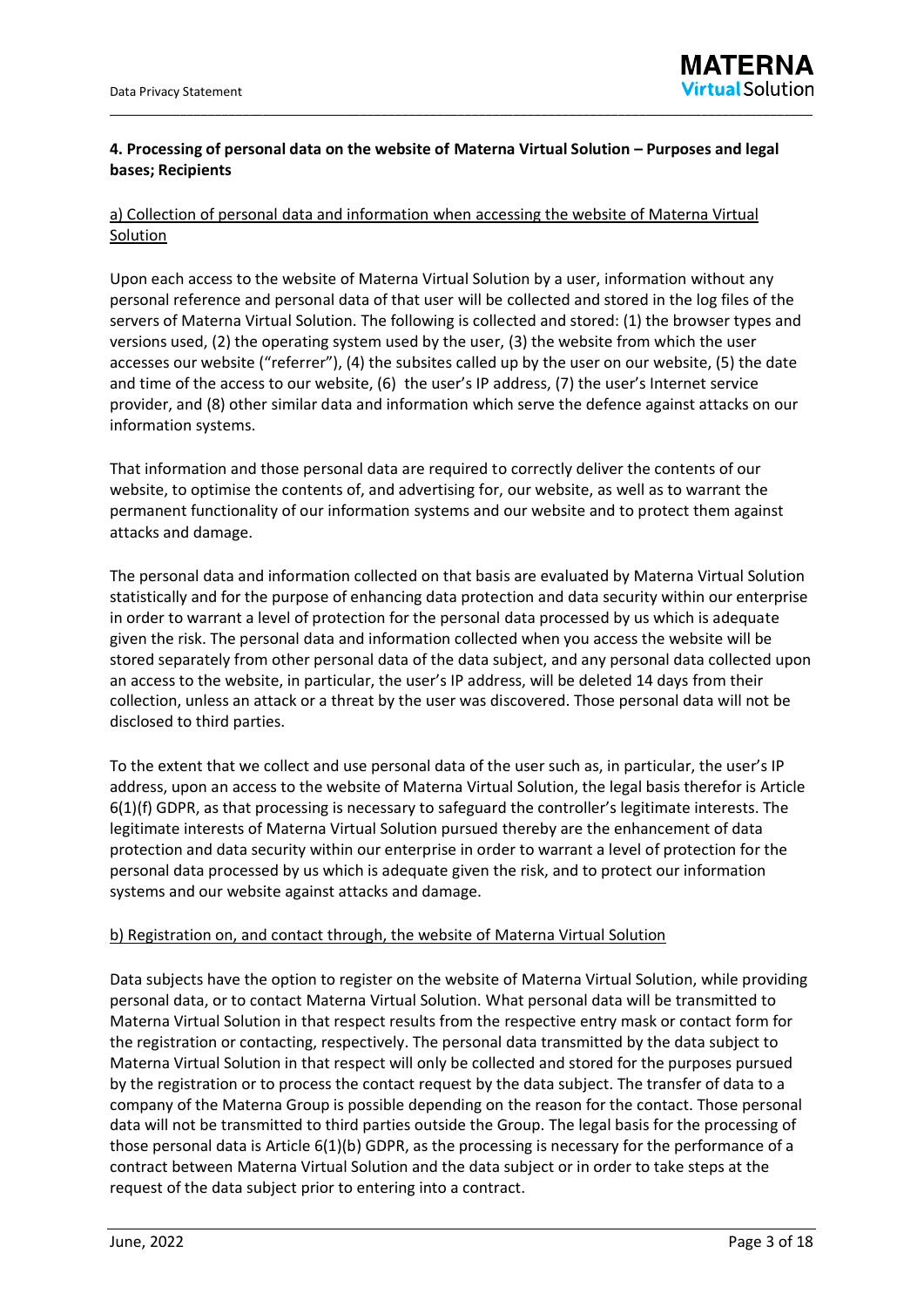### c) Direct advertising, product information and newsletters of Materna Virtual Solution

On the website, we offer the transmission of direct advertising, product information and newsletters from Materna Virtual Solution by email. To do this, we require the email address of the data subject.

\_\_\_\_\_\_\_\_\_\_\_\_\_\_\_\_\_\_\_\_\_\_\_\_\_\_\_\_\_\_\_\_\_\_\_\_\_\_\_\_\_\_\_\_\_\_\_\_\_\_\_\_\_\_\_\_\_\_\_\_\_\_\_\_\_\_\_\_\_\_\_\_\_\_\_\_\_\_\_\_\_\_\_\_\_\_\_\_\_\_\_\_\_\_\_\_\_\_\_\_\_

We may use the email address received by us from the data subject in connection with a contract for the use of products of Materna Virtual Solution for direct advertising regarding our own similar goods or services, unless the data subject has objected to such use. The legal basis for such use is Article 6(1)(f) GDPR, as the processing is necessary for the purposes of the legitimate interests pursued by Materna Virtual Solution. The legitimate interests pursued by Materna Virtual Solution thereby are the advertising of products and services to clients. Data subjects may any time object to that use in accordance with the note at the end of this document regarding the right to object in accordance with Article 21 GDPR, without incurring any transmission costs other than those under the base rates.

In other respects, we will collect and process the email address of the data subject in order to send direct advertising, product information and newsletters from Materna Virtual Solution by email, provided that the data subject has granted their prior consent. That consent will be logged, and the data subject may at any time retrieve the contents of the consent, as well as that note. Data subjects may at any time revoke their consent with effect for the future, as described in the following declaration of consent.

The declaration of consent reads as follows:

"I hereby agree that Materna Virtual Solution GmbH may in future regularly inform me of product news and offers from the area of mobile security by email and may send me email newsletters. To this end, Materna Virtual Solution GmbH may store and use the email address stated by me. I may at any time revoke that consent with effect for the future. The revocation may be sent by mail to Materna Virtual Solution GmbH, Blutenburgstr. 18, D-80636 Munich, or by email to [marketing@virtual-solution.com.](mailto:marketing@virtual-solution.com) In addition, the email advertising and the email newsletter may also be unsubscribed by clicking the link at the end of the email."

The legal basis for the processing of those personal data is the consent of the data subject (Article 6(1)(a) GDPR).

To send direct advertising, product information and the email newsletter of Materna Virtual Solution, we use the services of CleverReach GmbH & Co. KG, Mühlenstr. 43, D-26180 Rastede, as processor. For the purpose of that sending, we transmit to CleverReach the email address and the voluntary data provided by the data subject in connection with the consent to the newsletter.

#### d) Cookies

The website of Materna Virtual Solution uses cookies. "Cookies" are small text files which are set and stored in connection with the visit on our website through an Internet browser on the user's terminal device and are kept there for a later retrieval. Typically, a cookie will include the name of the domain from where it was set, the "lifetime" of the cookie and a unique identifier. Cookies enable the visited website to differentiate the user's individual browser from other Internet browsers. A specific Internet browser can be recognised and identified through the cookie. The purpose of that recognition is to facilitate the use of our website by users. Users of a website which uses cookies can still be identified during the visit to the website when the user moves from one website to another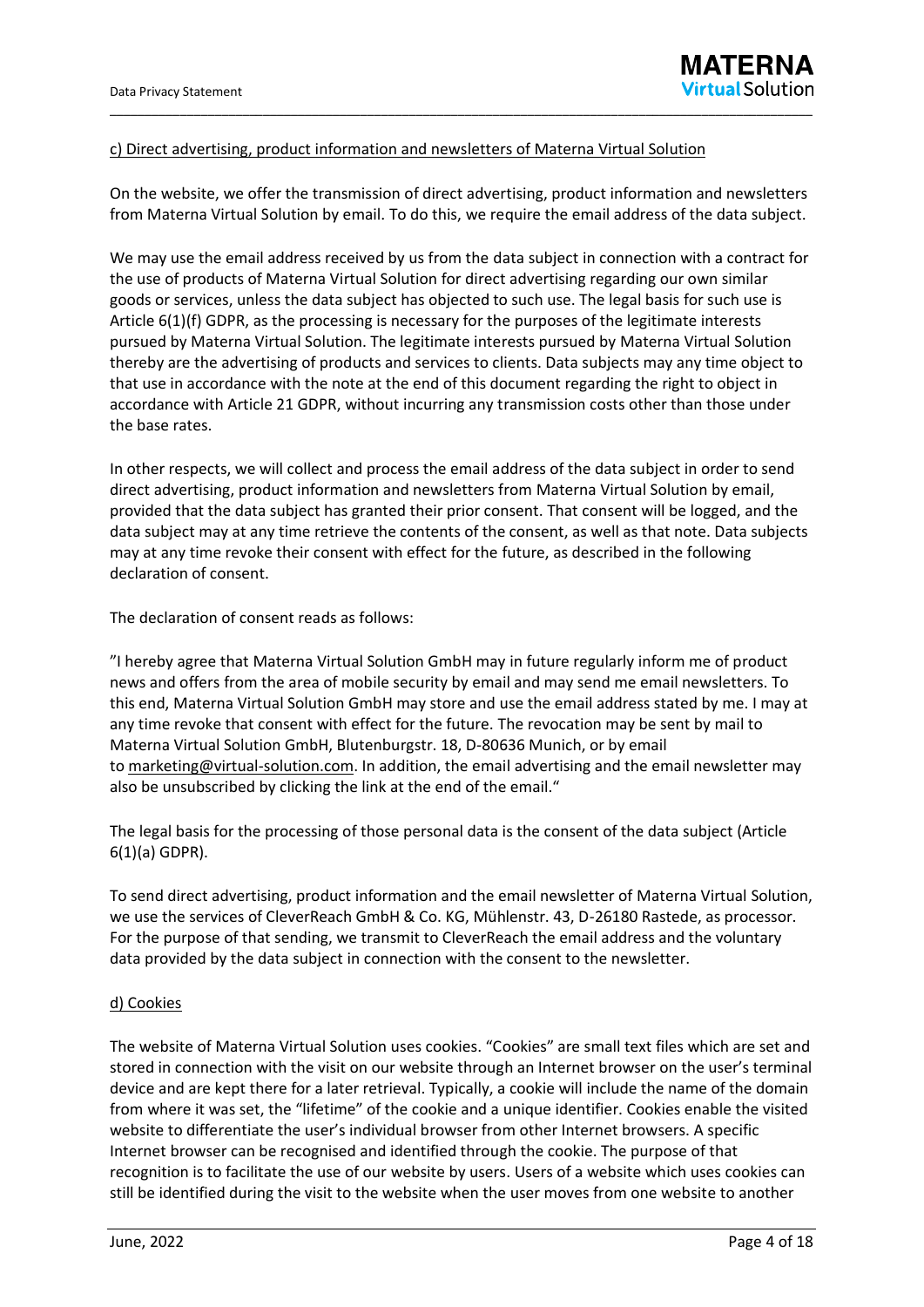and will, for example, not be required to enter their access data once more at each individual visit to the website, as that will be done by the website and the cookie set on the user's terminal device.

\_\_\_\_\_\_\_\_\_\_\_\_\_\_\_\_\_\_\_\_\_\_\_\_\_\_\_\_\_\_\_\_\_\_\_\_\_\_\_\_\_\_\_\_\_\_\_\_\_\_\_\_\_\_\_\_\_\_\_\_\_\_\_\_\_\_\_\_\_\_\_\_\_\_\_\_\_\_\_\_\_\_\_\_\_\_\_\_\_\_\_\_\_\_\_\_\_\_\_\_\_

The website of Materna Virtual Solution uses the following cookies:

### – Session cookies

"Session cookies" are temporary cookies which remain in the cookie file of the user's browser until the user leaves the website of Materna Virtual Solution; they are necessary, in particular, to facilitate the use of the website of Materna Virtual Solution. Session cookies will be deleted when a user's browser session ends.

– Cookie by Polylang to recognise and retain the language used or selected by the user. That cookie will be deleted after one year. Further details regarding the name, value, storage period and deactivation of that cookie are available at [https://polylang.pro/doc/is-polylang-compatible-with](https://polylang.pro/doc/is-polylang-compatible-with-the-eu-cookie-law)[the-eu-cookie-law.](https://polylang.pro/doc/is-polylang-compatible-with-the-eu-cookie-law)

The legal basis for any processing of personal data using session cookies and the cookie of Polylang is Art. 6 (1) (b) GDPR, as the processing is necessary for the performance of a contract between Materna Virtual Solution and the data subject or for the implementation of pre-contractual measures required by the data subject so that Materna Virtual Solution can enable the use of the website in the chosen language.

– Cookies in connection with Google Analytics, Google AdWords and econda Analytics, as described below

Data subjects can themselves determine whether cookies can be set and called up, or whether cookies will be blocked or deleted, by setting the Internet browser used accordingly. Details regarding the management and deletion of cookies, as well as relevant instructions for the most common browsers, are available, for example, at www.meine-cookies.org. If the data subject deactivates the setting of cookies in the Internet browser used, it may be possible that individual functions of our websites cannot be fully used.

#### e) Use of Google Analytics

Materna Virtual Solution has integrated Google Analytics on its website. "Google Analytics" is a web analysis service offered by Google Inc., 1600 Amphitheatre Parkway, Mountain View, CA 94043, USA (hereinafter "Google").

Google Analytics uses "cookies", which are text files placed on the user's computer to help the website analyse how the websites are used. The information generated by the cookie about the use of this website by users will normally be transmitted to, and stored by, Google on a server in the USA. IP anonymisation has been activated on the website of Materna Virtual Solution, so that the IP address of users will be shortened before by Google in the member states of the European Union or other contracting states of the Agreement on the European Economic Area. Only in exceptional cases will the full IP address be transmitted to a server of Google in the USA and will be shortened there, so that data processing can be performed outside the European Union. In that case, the personal data collected by means of Google Analytics will be transmitted to the USA. The security of the transmission is ensured by so-called standard contractual clauses, which guarantee that the processing of personal data is subject to a security level that corresponds to that of the GDPR. If the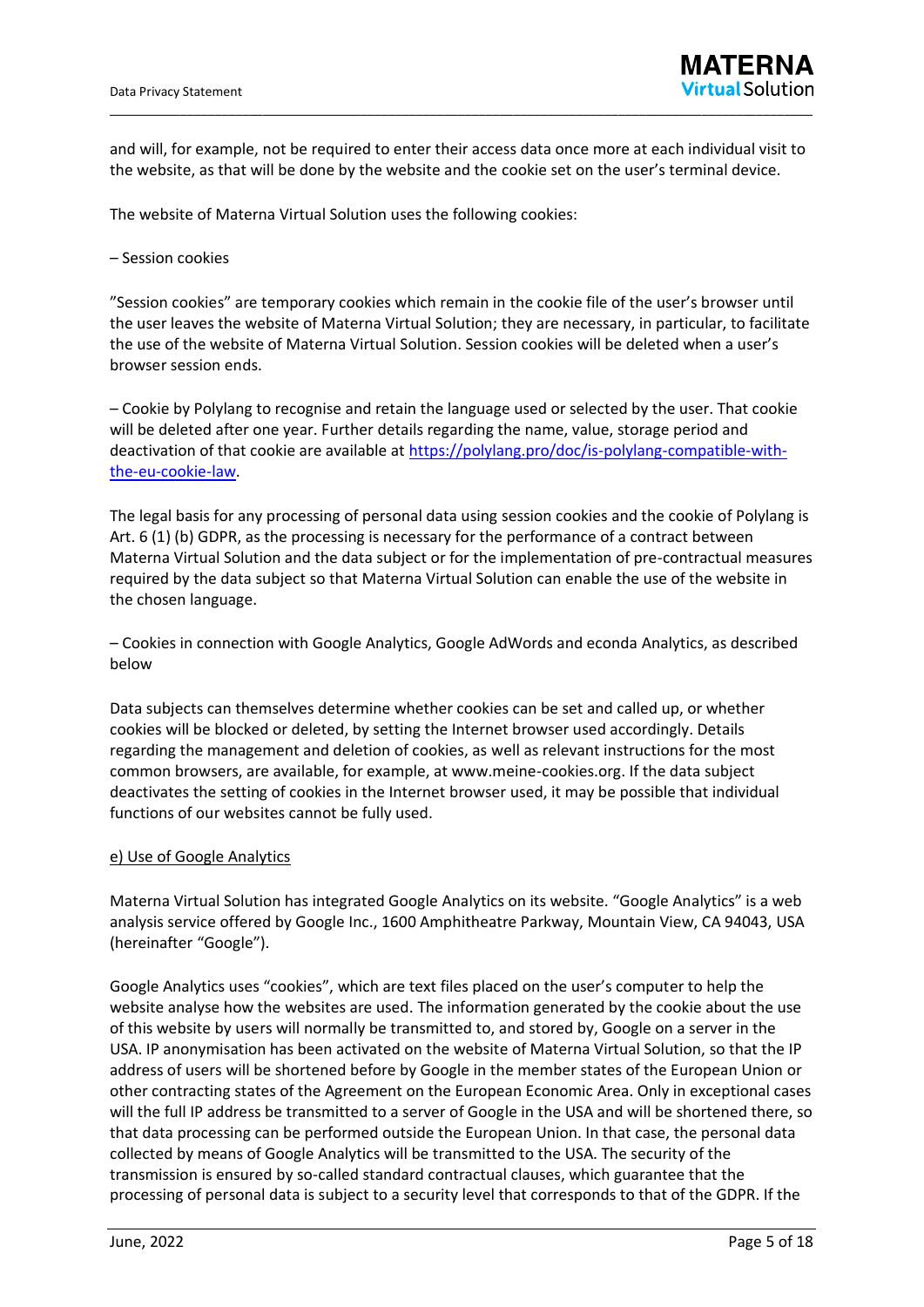standard contractual clauses are not sufficient to ensure an adequate level of security, we will obtain your consent in accordance with Art. 49 (1)(a) GDPR prior to the data processing.

\_\_\_\_\_\_\_\_\_\_\_\_\_\_\_\_\_\_\_\_\_\_\_\_\_\_\_\_\_\_\_\_\_\_\_\_\_\_\_\_\_\_\_\_\_\_\_\_\_\_\_\_\_\_\_\_\_\_\_\_\_\_\_\_\_\_\_\_\_\_\_\_\_\_\_\_\_\_\_\_\_\_\_\_\_\_\_\_\_\_\_\_\_\_\_\_\_\_\_\_\_

On behalf of Materna Virtual Solution, Google will use that information for the purpose of evaluating the use of the website by users, compiling reports on website activities and providing other services to Materna Virtual Solution relating to Internet usage. The user's IP address transmitted from the user's browser in connection with Google Analytics will not be amalgamated with any other data of Google.

Users may object to the use of Google Analytics and prevent the storage of cookies by setting the Browser software accordingly, as explained in section 4 d) above. In addition, users can prevent the collection of their data generated by the cookie in relation to their use of the websites (including their IP addresses) and their transmission to, and their processing by, Google by downloading and installing the browser add-on for the deactivation of Google Analytics JavaScript (ga.js, analytics.js, dc.js): [http://tools.google.com/dlpage/gaoptout?hl=de.](http://tools.google.com/dlpage/gaoptout?hl=de)

#### Google Analytics is explained in more detail at the following

link [https://www.google.com/intl/de\\_de/analytics/.](https://www.google.com/intl/de_de/analytics/) Further information and the applicable data privacy policy of Google can be called up at<https://www.google.de/intl/de/policies/privacy/> and [http://www.google.com/analytics/terms/de.html.](http://www.google.com/analytics/terms/de.html)

The legal basis for the use of Google Analytics is Article 6(1)(f) GDPR, as that use is necessary to safeguard the controller's legitimate interests. The legitimate interests pursued by Materna Virtual Solution thereby is the analysis of the use of the websites in order to improve the Internet presence and the products of Materna Virtual Solution and make them more interesting for users.

#### f) Use of Google Ads

Materna Virtual Solution has integrated Google Ads on its website. Google Ads is an Internet advertising service which enables advertisers to place ads both in the search engine results of Google and in the Google advertising network, and which is offered by Google Inc., 1600 Amphitheatre Parkway, Mountain View, CA 94043, USA (hereinafter "Google").

The purpose of Google Ads is the advertising for our website by displaying target group-oriented advertising on the websites of third-party enterprises and the results of the search engine, Google, as well as a target group-oriented display of third-party advertising on our website.

If a user is led to our website via a Google ad, Google will set a conversion cookie in the user's browser (see section 4 d) above as regards cookies). By the session cookie, it can be traced whether specific subsites on our website were called up. Conversion cookies will be deleted after 30 days.

By the session cookie, Google will prepare visitor statistics for our website, which statistics we will use to ascertain the total number of the users who were led to us through Ads. In so doing, personal data such as the websites visited by the user will be stored. In addition, upon each visit to our website, personal data of the user, including the user's IP address, will be transmitted to Google in the USA and will be stored there. Google anonymises those log data by deleting part of the IP address and the cookie information after 9 or 18 months, respectively.

Users can prevent the setting of cookies by our website, as explained in section 4 d) above, by setting the Internet browser used accordingly and can thereby object to the use of cookies. Such setting of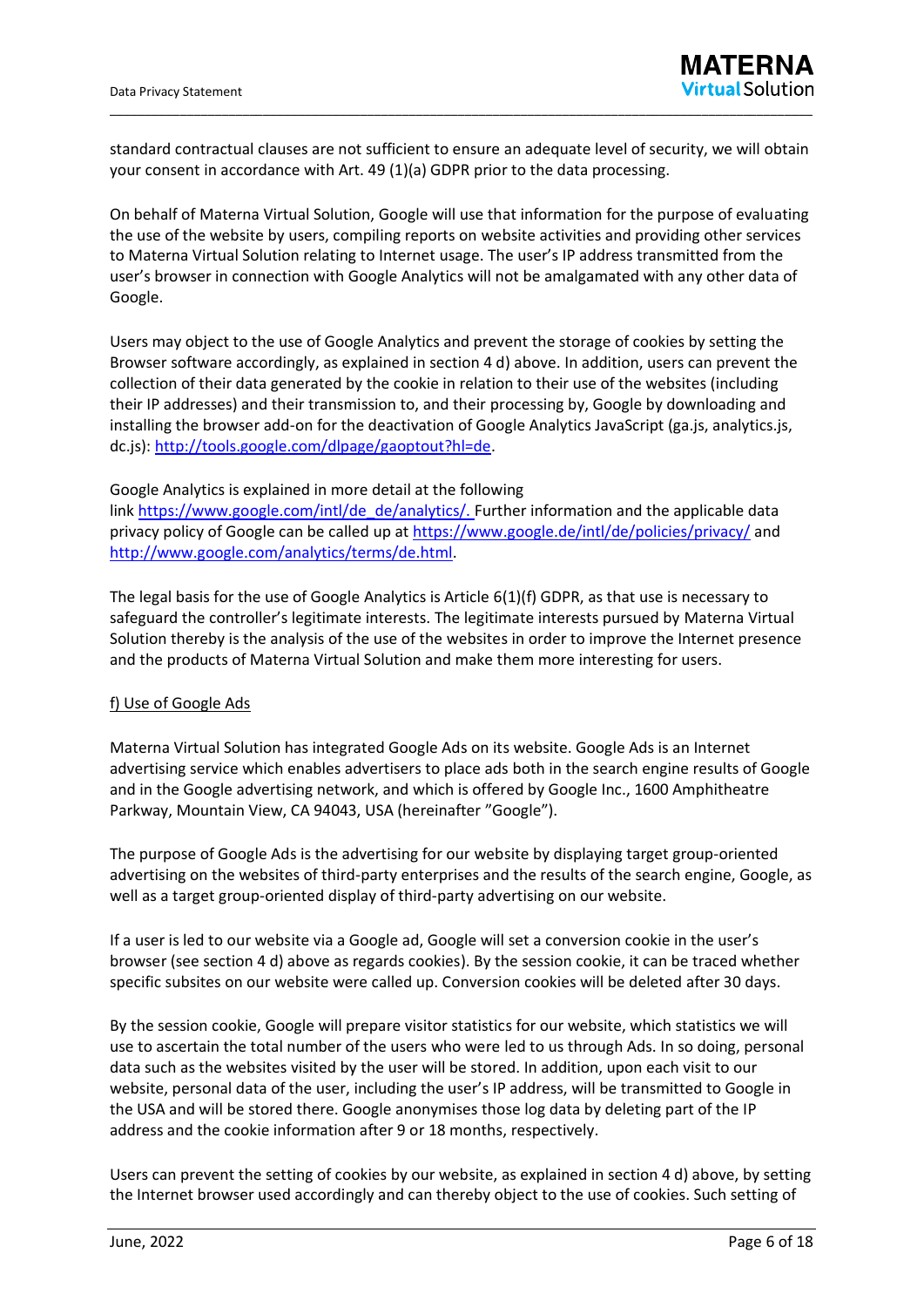the Internet browser used will also result in Google not setting a conversion cookie in the user's Internet browser, so that Google Ads will not be used with the user. In addition, a cookie already set by Google Ads can be deleted through the Internet browser.

\_\_\_\_\_\_\_\_\_\_\_\_\_\_\_\_\_\_\_\_\_\_\_\_\_\_\_\_\_\_\_\_\_\_\_\_\_\_\_\_\_\_\_\_\_\_\_\_\_\_\_\_\_\_\_\_\_\_\_\_\_\_\_\_\_\_\_\_\_\_\_\_\_\_\_\_\_\_\_\_\_\_\_\_\_\_\_\_\_\_\_\_\_\_\_\_\_\_\_\_\_

Users may also object to the delivery of target group-oriented advertising by Google. To do this, users must click the link [www.google.de/settings/ads](http://www.google.de/settings/ads) from the Internet browser used by them and make the desired settings there.

Data may be transferred to the USA as part of processing by Google Ads. The security of the transmission is ensured by so-called standard contractual clauses, which guarantee that the processing of personal data is subject to a security level that corresponds to that of the GDPR. If the standard contractual clauses are not sufficient to ensure an adequate level of security, we will obtain your consent in accordance with Art. 49 (1)(a) GDPR prior to the data processing.

The legal basis for the use of Google AdWords is Article 6(1)(f) GDPR, as that use is necessary to safeguard the controller's legitimate interests. The legitimate interests pursued by Materna Virtual Solution thereby is the analysis of the success of advertising placed and to improve both AdWords ads by Materna Virtual Solution and the display of third-party advertising on our website and to make them more interesting for users.

### g) Integration of Google Maps

Materna Virtual Solution has included Google Maps content on its website. Google Maps is a service for displaying addresses in city maps and maps provided by Google LLC, 1600 Amphitheater Parkway, Mountain View, CA 94043, USA ("Google").

By visiting the website of Materna Virtual Solution, Google is informed that the user has accessed the corresponding sub-page of our website. In addition, the data referred to in 4 a) are transmitted. This takes place regardless of whether Google provides a user account via which the user is logged in or if there is no user account. If the user is logged in to Google, this data will be assigned directly to their account. If the user does not wish to be allocated to their Google profile, they must first log out.

Google stores these data as usage profiles and uses them for advertising, market research and/or customizing its website. Such an evaluation is performed above all (even for users who are not logged in) in order to display needs-based advertising. Users have a right to object to the creation of these user profiles, whereby they must contact Google in order to exercise this right.

The legal basis for the use of Google Maps by Materna Virtual Solution is Art. 6 (1) (f) GDPR, as the use of Google Maps is necessary to safeguard the legitimate interests of the controller. The corresponding legitimate interests of Materna Virtual Solution are to display the Materna Virtual Solution addresses on Google Maps for directions and route planning.

Further information on the purpose and scope of Google's data collection and processing is available at [https://www.google.com/policies/privacy/partners/?hl=en.](https://www.google.com/policies/privacy/partners/?hl=de)

Data may be transferred to the USA as part of processing by Google Maps. The security of the transmission is ensured by so-called standard contractual clauses, which guarantee that the processing of personal data is subject to a security level that corresponds to that of the GDPR. If the standard contractual clauses are not sufficient to ensure an adequate level of security, we will obtain your consent in accordance with Art. 49 (1)(a) GDPR prior to the data processing.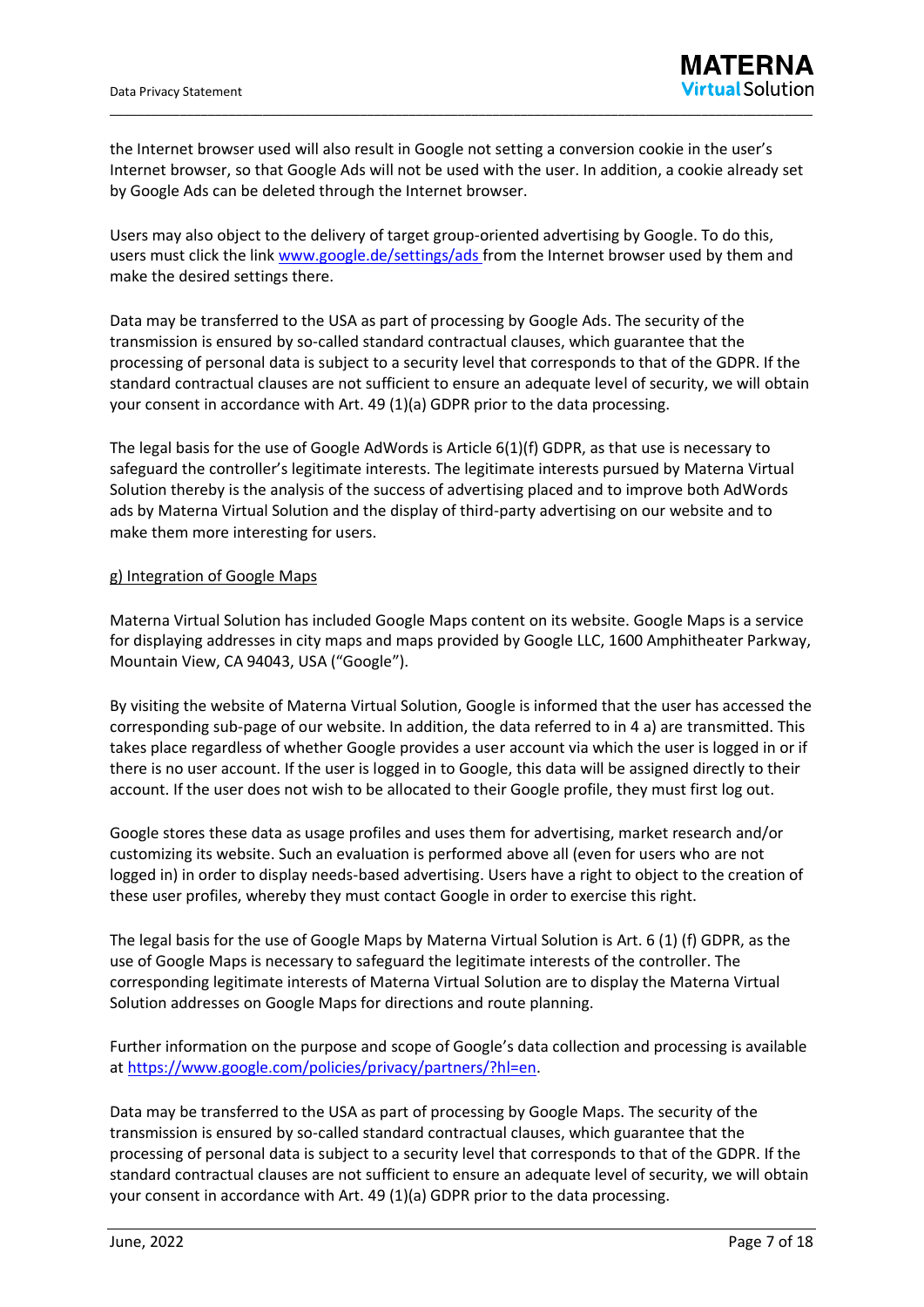## h) Use of YouTube

Materna Virtual Solution has integrated videos of YouTube on its website, which are stored at [http://youtube.com,](http://youtube.com/) for the purpose of being able to play those videos directly on our website. Upon each calling-up of a website of Materna Virtual Solution on which a YouTube video was integrated, YouTube and Google will obtain knowledge which specific subsite of our website is used by the user. In addition, the following information and personal data of the user will be transmitted to YouTube: IP address, date and time of the request and the time zone, the website called up, the transferred data volume, the browser, operating system and its surface, the language and version of the browser software.

\_\_\_\_\_\_\_\_\_\_\_\_\_\_\_\_\_\_\_\_\_\_\_\_\_\_\_\_\_\_\_\_\_\_\_\_\_\_\_\_\_\_\_\_\_\_\_\_\_\_\_\_\_\_\_\_\_\_\_\_\_\_\_\_\_\_\_\_\_\_\_\_\_\_\_\_\_\_\_\_\_\_\_\_\_\_\_\_\_\_\_\_\_\_\_\_\_\_\_\_\_

YouTube and Google will always be notified via the YouTube component that a user visited our website if the user is logged in at YouTube or Google at the same time, regardless of whether or not the user clicks on a YouTube video. That information will be allocated to the user's account with Google or YouTube, respectively. If the user does not wish such a transmission of that information to YouTube and Google, the user can also prevent the transmission by logging off from the user's YouTube account before accessing our website.

YouTube will store the data collected about the users as user profiles and use the same for the purposes of advertising, market research and/or the structure of its website as needed. Any such analysis will be made, in particular, (also for users who have not logged in) to display demandoriented advertising and to inform other users of Google and YouTube of the activities of the user on our website. Users have a right to object to the creation of those user profiles, which right must be exercised as against YouTube.

The legal basis for the use of YouTube by Materna Virtual Solution is Article 6(1)(f) GDPR, as that use is necessary to safeguard the controller's legitimate interests. The legitimate interests pursued by Materna Virtual Solution thereby are the display of demand-oriented advertising and information in the form of YouTube videos and to inform other users of the social network of the activities of users on our website.

YouTube is offered by YouTube LLC, 901 Cherry Ave., San Bruno, CA 94066, USA. YouTube LLC is a subsidiary of Google Inc., 1600 Amphitheatre Parkway, Mountain View, CA 94043, USA. Further information regarding the purpose and scope of the collection of the data and their processing by YouTube can be called at <https://www.google.de/intl/de/policies/privacy/> and [https://www.youtube.com/yt/about/de/.](https://www.youtube.com/yt/about/de/)

Data may be transferred to the USA as part of processing by YouTube. The security of the transmission is ensured by so-called standard contractual clauses, which guarantee that the processing of personal data is subject to a security level that corresponds to that of the GDPR. If the standard contractual clauses are not sufficient to ensure an adequate level of security, we will obtain your consent in accordance with Art. 49 (1)(a) GDPR prior to the data processing.

#### i) Use of Black Cat Networks Hosting Services for the free 30-day-trail of SecurePIM

For the 30-day-free-trail of SecurePIM Materna Virtual Solution uses hosting services by Black Cat Networks (BCN), 78224 Beuren an der Aach. BCN runs a Microsoft Exchange infrastructure for Materna Virtual Solution. BCN registers domains, runs name server infrastructures and does email hosting for Materna Virtual Solution.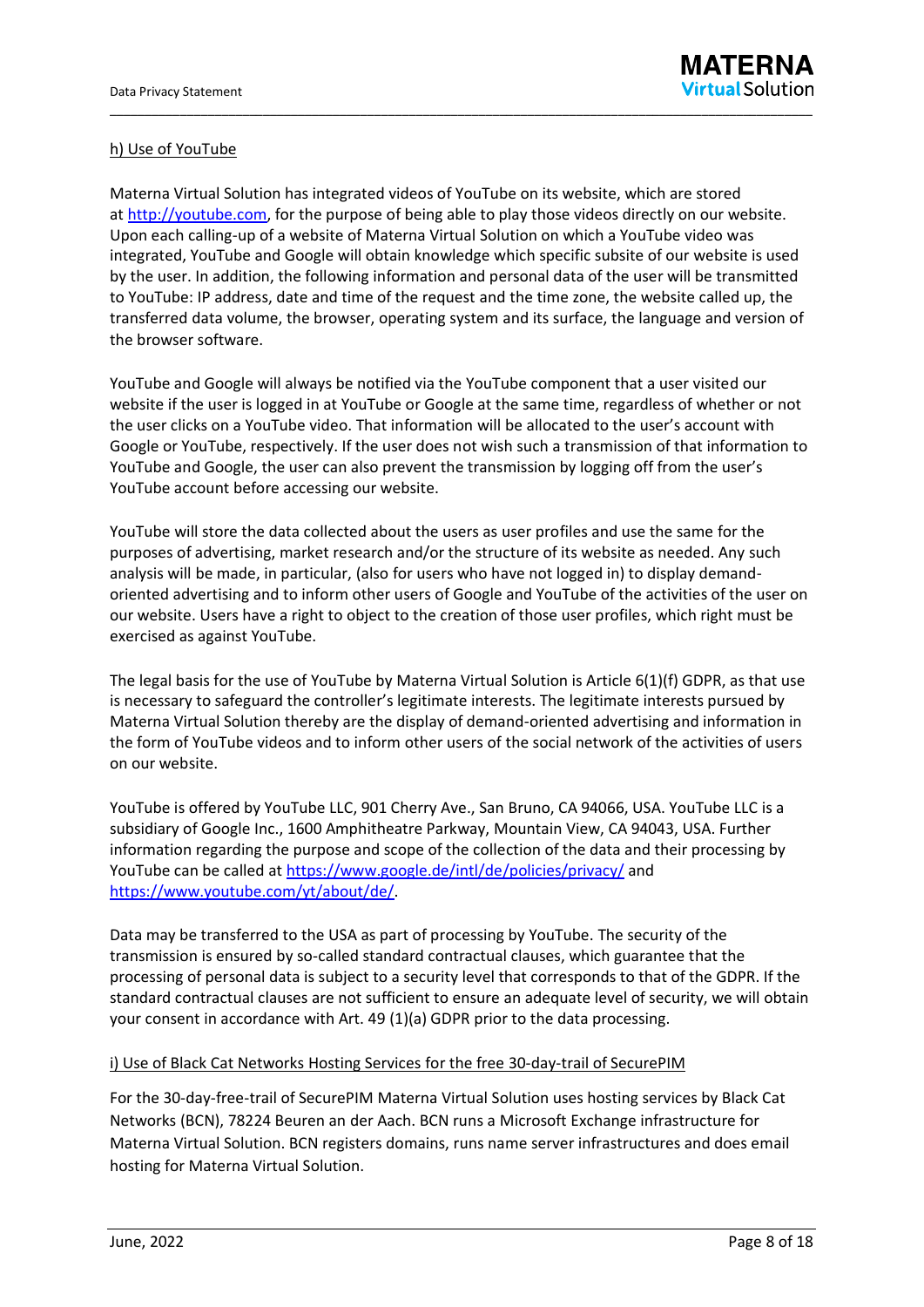Materna Virtual Solution uses the following pernsonal data for the 30-day-free-trail: first name, last name, company, email address, street, number, city, zip code, country, phone number, mail server type. Only test email addresses that are system generated are transmitted to BCN, there is no further processing of personal data of the testers/inbox users.

\_\_\_\_\_\_\_\_\_\_\_\_\_\_\_\_\_\_\_\_\_\_\_\_\_\_\_\_\_\_\_\_\_\_\_\_\_\_\_\_\_\_\_\_\_\_\_\_\_\_\_\_\_\_\_\_\_\_\_\_\_\_\_\_\_\_\_\_\_\_\_\_\_\_\_\_\_\_\_\_\_\_\_\_\_\_\_\_\_\_\_\_\_\_\_\_\_\_\_\_\_

The following processes of personal data will be performed by BCN:

Materna Virtual Solution transmits email addresses to BCN. BCN creates email inboxes for these email addresses.

The emails sent to and from the inbox created for the 30-day-trail-user are stored in BCN's systems as a whole.

Besides sending and receiving, as well as saving and deleting of emails, there will be no further processing of personal data of the inbox users.

Storage, processing and use of data is only taking place in Germany, a member state of the European Union or in other states that are part of the agreement in the European economic area.

The email accounts created by Black Cat with all corresponding email data are automatically physically deleted from the system after 30 days.

No backups are created of the data.

#### j) Use of LinkeIn Ads, Analytics and Marketing Solutions

We are using "LinkedIn Ads, Analytics und Marketing Solutions", a service of LinkedIn Ireland (in the following called: "LinkedIn"). LinkedIn saves and processes information about user behavior on our website. LinkedIn uses amongst other things cookies for this, so small text data that are stored in the storage of your web browser on the device and provide analytics on your use of our website.

We are using LinkedIn for marketing and optimization purposes, especially in order to analyze the use of our website and in order to improve functionality and offers, as well as the overall user experience on our website. With the statistical analysis of user behavior we can improve our offerings and make them more interesting for you as a user. Therein lies our legitimate interest to process these data by a third party. Legal grounds are Art. 6 Abs. 1 S. 1 lit. f) GDPR.

The installation of cookies can be prevented by deleting existing cookies and deactivating the storage of cookies in the settings of your web browser. Please note that, this will mean that maybe not all of our website's functionality will be available to you. You can also prevent the collection of data through LinkedIn by setting an opt out cookie on one of the following websites:

<https://www.linkedin.com/psettings/guest-controls>

<http://optout.aboutads.info/?c=2#!/>

<http://www.youronlinechoices.com/de/praferenzmanagement/>

Please note that this setting will be deleted when you delete your cookies. You can prevent or object to the collection and forwarding of personal data by deactivating Java script in your browser. You can prevent Java script entirely by installing a java script blocker (e.g. https://noscript.net/ or https://www.ghostery.com). Please note that, this will mean that maybe not all of our website's functionality will be available to you.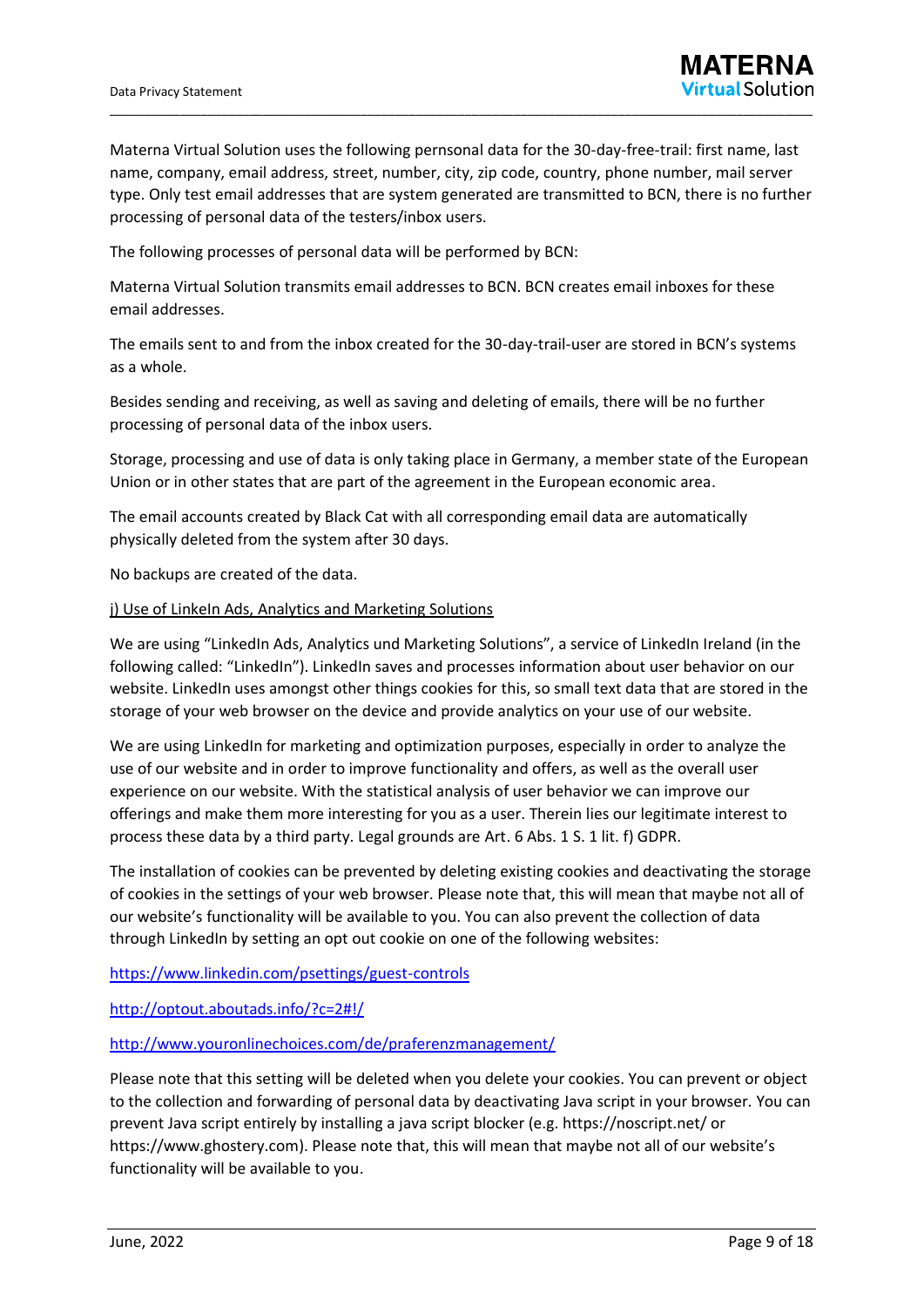Data may be transferred to the USA and Singapore as part of processing by LinkedIn. The security of the transmission is ensured by so-called standard contractual clauses, which guarantee that the processing of personal data is subject to a security level that corresponds to that of the GDPR. If the standard contractual clauses are not sufficient to ensure an adequate level of security, we will obtain your consent in accordance with Art. 49 (1)(a) GDPR prior to the data processing.

\_\_\_\_\_\_\_\_\_\_\_\_\_\_\_\_\_\_\_\_\_\_\_\_\_\_\_\_\_\_\_\_\_\_\_\_\_\_\_\_\_\_\_\_\_\_\_\_\_\_\_\_\_\_\_\_\_\_\_\_\_\_\_\_\_\_\_\_\_\_\_\_\_\_\_\_\_\_\_\_\_\_\_\_\_\_\_\_\_\_\_\_\_\_\_\_\_\_\_\_\_

Information of the third party: LinkedIn Ireland Unlimited Company, Wilton Plaza, Wilton Place, Dublin 2, Irland. For furhter information on data protection by the third party please see the following website: <https://www.linkedin.com/legal/privacy-policy>

### k) Use of Hubspot

Materna Virtual Solution is using Hubspot, a service provided by Hubspot Inc.

For this, so called "Web-Beacons" are used and "Cookies" are set and stored on your computer. These help us analyse your behavior on our website. This information (e.g. IP adress, geographical location, type of browser, length of your visit and visited pages) is analysed by Hubspot on the behalf of Materna Virtual Solution, to create reports about your visit and the visited pages.

If email newseltters are subscribed and documents are provided, we can also connect visits of a user with their personal information provided (especially name/email address), if they have given us their consent to do so. With this we can inform users in a personalized and targeted manner about preferred topics.

If you do not wish that Hubspot collects this data, you can prevent this by deleting existing cookies and deactivating the storage of cookies in the settings of your web browser.

Further information on the functionality of Hubspot can be found in the privacy policy of Hubspot Inc.: <http://legal.hubspot.com/de/privacy-policy>

Data may be transferred to the USA as part of processing by Hubspot. The security of the transmission is ensured by so-called standard contractual clauses, which guarantee that the processing of personal data is subject to a security level that corresponds to that of the GDPR. If the standard contractual clauses are not sufficient to ensure an adequate level of security, we will obtain your consent in accordance with Art. 49 (1)(a) GDPR prior to the data processing.

#### l) Use of Facebook Pixel, Facebook Custom Audiences and Facebook Conversion

For our online services, we use the so called "Facebook Pixel" provided by the social network Facebook, operated by Facebook Inc., 1 Hacker Way, Menlo Park, CA 94025, USA, or Facebook Ireland Ltd., 4 Grand Canal Square, Grand Canal Harbour, Dublin 2, Irland for when you are living in Europe respectively.

With the Facebook Pixel it is possible for us to identify you as a visitor on our web services and as a recipient for ads (so called Facebook Ads). According to this we are using the Facebook Pixel to show the Facebook Ads provided by us, only to those users that have shown interest in our online services or have other specific characteristics (e.g. interest in specific subjects or products, provided by the websites visited), which we are collecting via Facebook (so called "Custom Audiences"). With the Facebook Pixel we are also ensuring that our ads are aligned with the potential interest of the user and do not appear as disturbing. With the Facebook Pixel it is possible for us to track the effectiveness of our advertisements for statistical and market research purposes, through seeing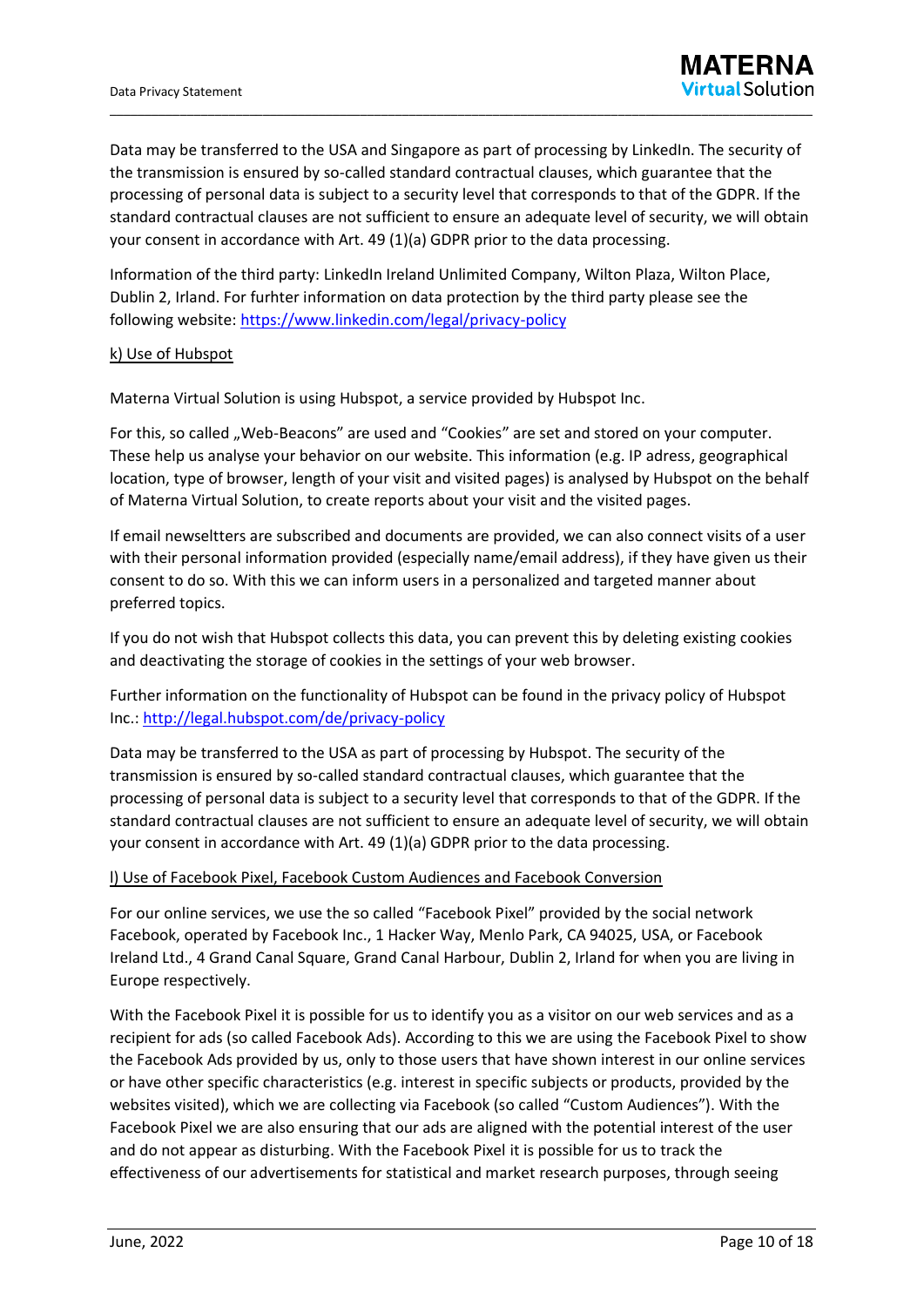

whether a user has been redirected to our website after clicking on a Facebook ad (so called "Conversion").

Privacy Policy of Facebook

Processing if data through facebook is conducted according to Facebook's privacy policy: [https://www.facebook.com/policy.php.](https://www.facebook.com/policy.php) Here you can also find general information about the showing of Facebook Ads. Specific information on the Facebook Pixel and its functionality can be found in the help section of Facebook:

[https://www.facebook.com/business/help/651294705016616.](https://www.facebook.com/business/help/651294705016616)

Data may be transferred to the USA as part of processing by Facebook. The security of the transmission is ensured by so-called standard contractual clauses, which guarantee that the processing of personal data is subject to a security level that corresponds to that of the GDPR. If the standard contractual clauses are not sufficient to ensure an adequate level of security, we will obtain your consent in accordance with Art. 49 (1)(a) GDPR prior to the data processing.

#### Opt-In

The use of the Facebook Pixel is only activated when you habe agreed to store the necessary cookies. You can revoke this agreement at any time in our cookie settings.

#### m) Use of econda Analytics

For the purpose of demand-oriented design and optimization of this website, pseudonymized data is collected and saved by solutions and technologies of econda GmbH (Zimmerstraße 6, 76137 Karlsruhe, [www.econda.de\)](http://www.econda.de/) and usage profiles are created from this data using pseudonyms. econda works on our behalf. A transfer of the data to third parties or a transfer to third countries is excluded.

Data processing purposes:

- **Analytics**
- **Optimization**

Without your opt-in, econda solutions work in anonymous mode based on the current session. No data with personal reference, such as the IP address, customer or order numbers, is saved. No cookies are set. You will not be recognized in later visits and profiling is not possible.

With your opt-in, cookies are used for the purpose described above, which enable the recognition of an Internet browser. However, usage profiles are not merged with data about the bearer of the pseudonym without the express consent of the visitor. In particular, IP addresses are made unrecognizable immediately after receipt, making it impossible to assign usage profiles to IP addresses. You can, of course, revoke your consent at any time.

Used technology:

- Cookie
- Local storage

The use of anonymized tracking is carried out in accordance with Article 6 (1) f GDPR. The company has a legitimate interest in carrying out a range measurement in order to continuously optimize the online presence. Personalized tracking only takes place if you have given your consent to this (Article 6 (1) (a) GDPR).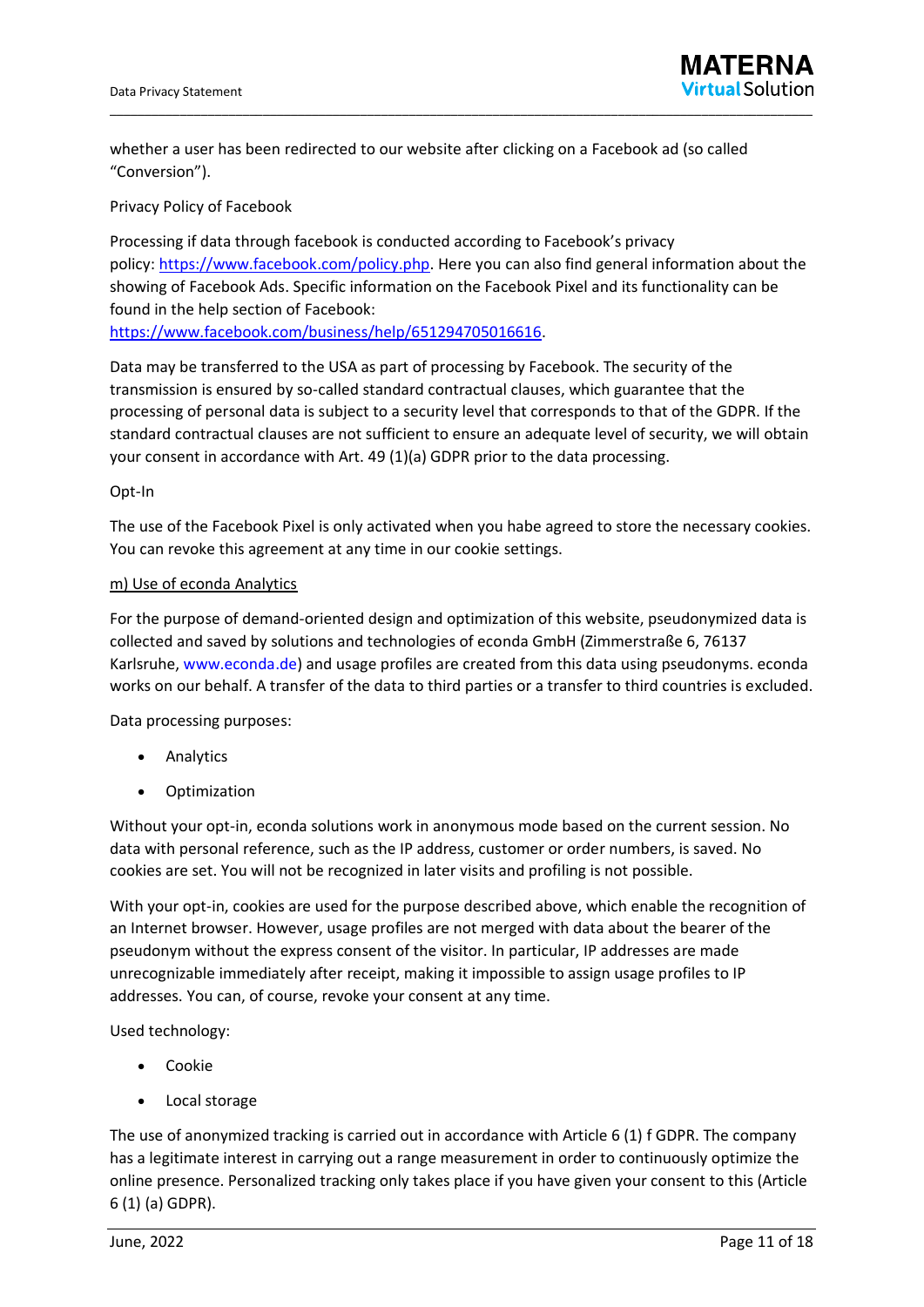The following data is collected:

- Information about the device used
- Information about viewed pages within the website visit
- Information about access data (e.g. Date and time of retrieval, amount of data transferred, browser type and version, the user's operating system, IP address and the requesting provider)

\_\_\_\_\_\_\_\_\_\_\_\_\_\_\_\_\_\_\_\_\_\_\_\_\_\_\_\_\_\_\_\_\_\_\_\_\_\_\_\_\_\_\_\_\_\_\_\_\_\_\_\_\_\_\_\_\_\_\_\_\_\_\_\_\_\_\_\_\_\_\_\_\_\_\_\_\_\_\_\_\_\_\_\_\_\_\_\_\_\_\_\_\_\_\_\_\_\_\_\_\_

Visitors to this website can object to this data collection and storage at any time for the future here: https://www.virtual-solution.com/en/privacy-notice/#econda.

The objection only applies to the device and browser on which it was set, please repeat the process on all devices if necessary. If you delete the opt-out information from the cookie and local storage, requests will be passed to econda again.

The processing and storage of data takes place only for the period necessary to achieve the respective processing purpose or as long as a legal retention period (in particular commercial and tax law) exists. After the purpose has been achieved or the retention period has expired, the corresponding data is routinely deleted.

Data processing partner:

econda GmbH Zimmerstr. 6 76137 Karlsruhe, Deutschland [www.econda.de](https://www.econda.de/)

# **5. Processing of personal data when using the products of Materna Virtual Solution – Purpose and legal basis; Recipients**

When clients use the products, "SecurePIM", "SecureCOM", "SecurePIM Management Portal", and "SecurePIM Gateway", of Materna Virtual Solution, the following personal data about the client will be collected and processed for the following purposes:

#### a) SecurePIM

The software, "SecurePIM", serves the encrypted storage of emails, contacts, appointments and other data on the mobile device of the client, or the client's employees. As a supplement thereto, the software, "SecurePIM Management Portal", serves the central configuration settings of the software, "SecurePIM", on the client's mobile devices. The software, "SecurePIM Gateway", serves the secure access of the SecurePIM App to the client's internal company network. To settle the business relationships with its clients, and for the internal processing of the business transactions, Materna Virtual Solution uses electronic data processing. When installing the software, "SecurePIM", and when using the software, "SecurePIM Management Portal" and "SecurePIM Gateway", only the email addresses of the users will be transmitted by the client to Materna Virtual Solution and be stored there centrally. In addition, the data which are relevant for the operation of the software, for example the validity of the licence, and what modules have been activated, will be stored.

#### b) SecureCOM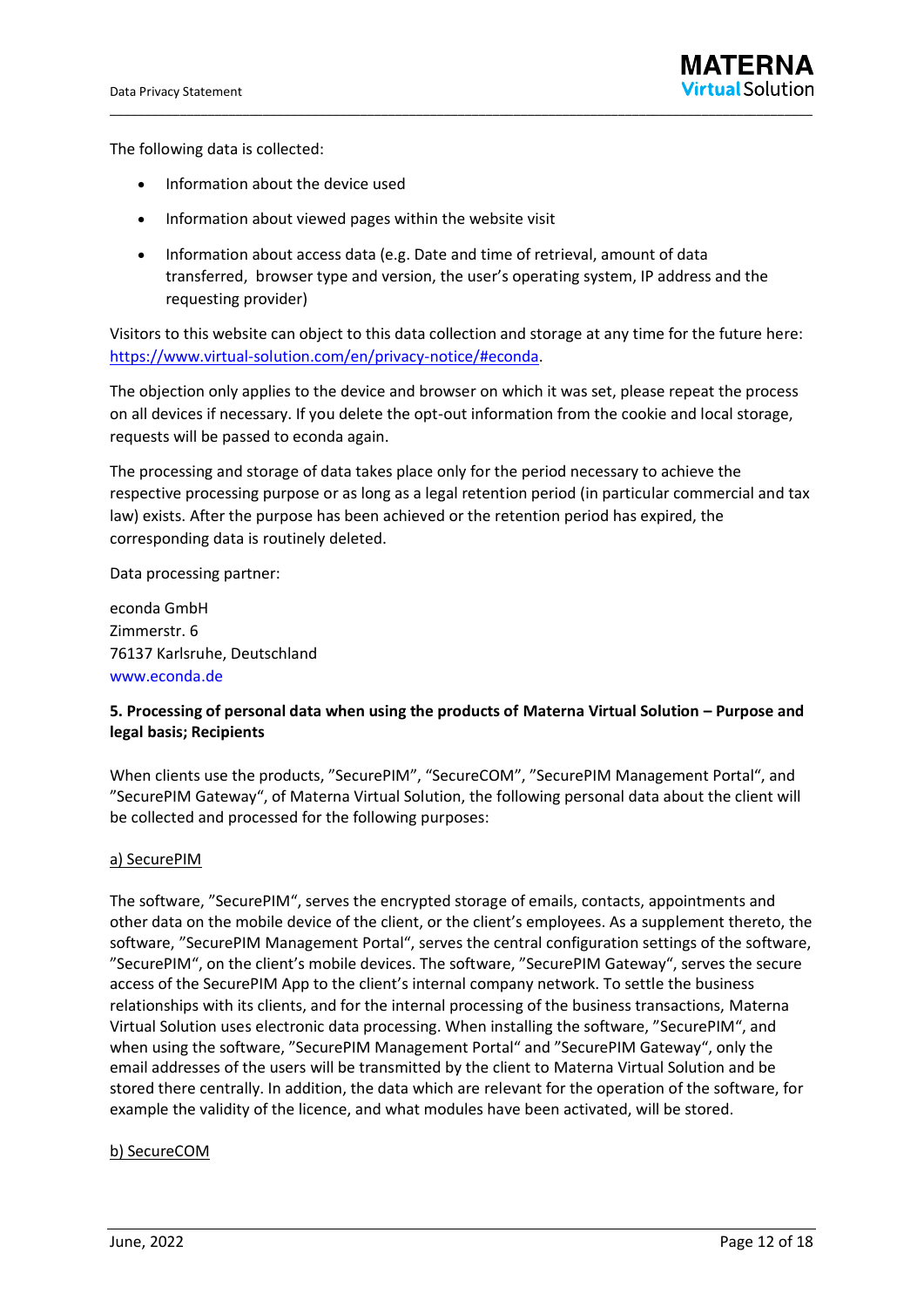The software, "SecureCOM", provides a chat for encrypted exchange of information, documents and voice over calls. The software, "SecurePIM Gateway", serves the secure access of the SecureCOM App to the client's internal company network. When installing the software, "SecureCOM", and when using the software, "SecurePIM Management Portal" and "SecurePIM Gateway", only the email addresses of the users will be transmitted by the client to Materna Virtual Solution and be stored there centrally. In addition, the data which are relevant for the operation of the software, for example the validity of the licence, will be stored. In order to use SecureCOM, the use of the SecureCOM server (messenger server) is required.

\_\_\_\_\_\_\_\_\_\_\_\_\_\_\_\_\_\_\_\_\_\_\_\_\_\_\_\_\_\_\_\_\_\_\_\_\_\_\_\_\_\_\_\_\_\_\_\_\_\_\_\_\_\_\_\_\_\_\_\_\_\_\_\_\_\_\_\_\_\_\_\_\_\_\_\_\_\_\_\_\_\_\_\_\_\_\_\_\_\_\_\_\_\_\_\_\_\_\_\_\_

SecureCOM server's job is to connect and send messages between devices. It enforces privacy rules and it helps with establishing secure channels between devices. It acts as a conduit for communication, but it is unable to decrypt any of it. For every user SecureCOM server stores:

- Address book of connected contacts (SecureCOM ID's).
- Hashed and salted password with a unique salt for every user.
- SecureCOM ID.
- Privacy mode setting.
- All connected phone numbers and e-mail addresses.
- Queue of messages that have to be delivered.
- Per device session identifier.
- Per device signature public key.
- Per device server side public and private keys for signatures.
- Per device signaling data (stun/turn).
- Per device name.
- Per device last seen time.
- Per device type.
- Per device token for push messaging.

#### c) SecurePIM Management Portal

The licence management and the SecurePIM Management Portal serve the purpose of registering the licences and issuing the licence certificates. Furthermore, analyses of the licences and their use may be made in the License Manager (CLM).

Through the Secure PIM Management Portal, the following types of personal data of the client and all persons registered by the client in the SecurePIM Management Portal will be collected and processed:

- person master data (e.g., first and last name)
- communications data (e.g., phone, email)
- other:
	- user name for the log-in at the admin console
	- public certificates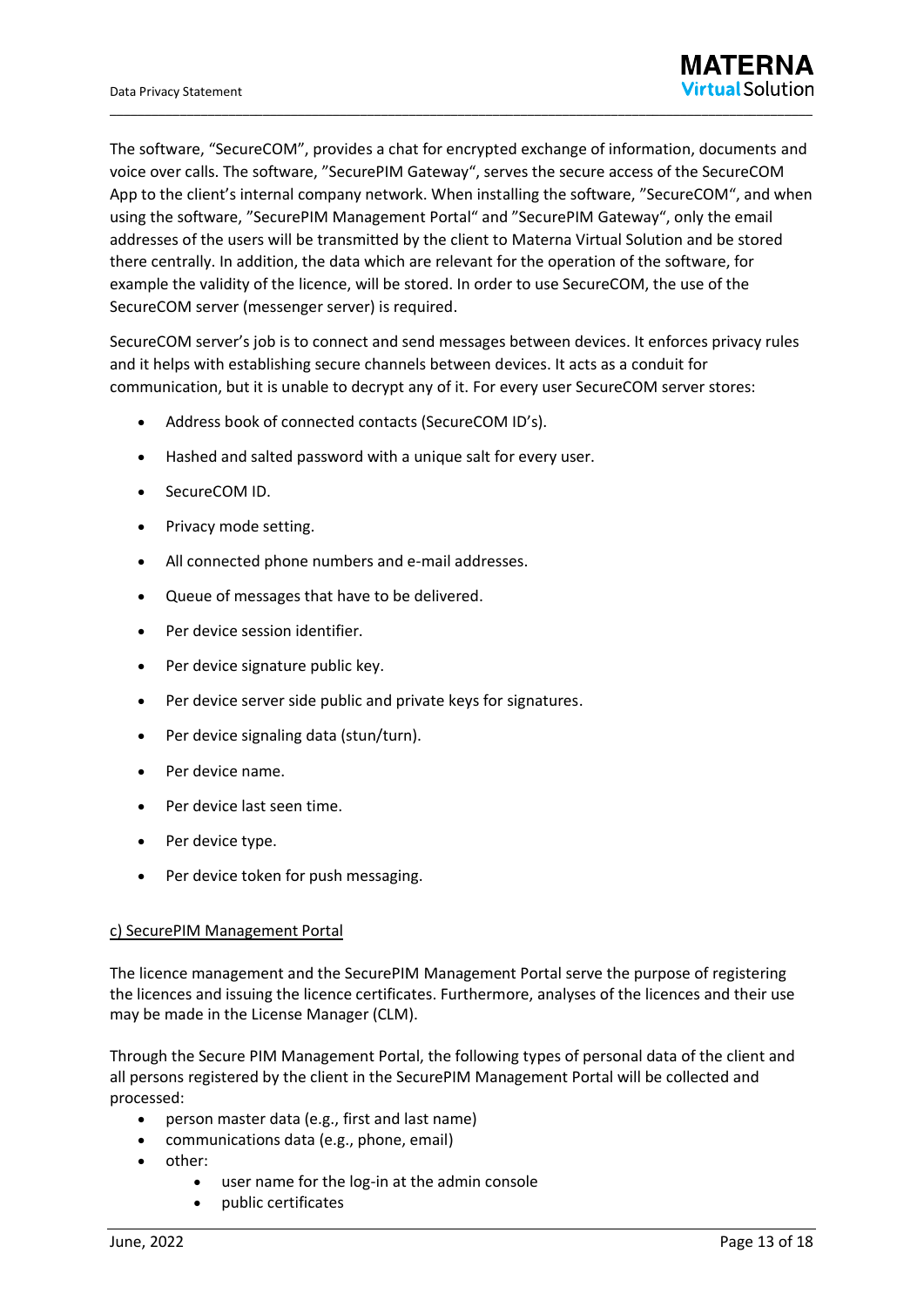- transport-PIN-protected p12 container
- push-notification token
- device information (version number of the SecurePIM software release, device type, device number, operating system of the device, version of the operating system, language set in the operating system)
- other personal data collected by the client on its own in the portal in addition

In the SecurePIM Management Portal, depending on the managed application, all devices, as well as the configuration of the SecurePIM App/SecureCOM , for all users of the client will be managed. When using SecurePIM/SecureCOM, the settings made in the SecurePIM Management Portal will be exchanged between that portal and the application.

\_\_\_\_\_\_\_\_\_\_\_\_\_\_\_\_\_\_\_\_\_\_\_\_\_\_\_\_\_\_\_\_\_\_\_\_\_\_\_\_\_\_\_\_\_\_\_\_\_\_\_\_\_\_\_\_\_\_\_\_\_\_\_\_\_\_\_\_\_\_\_\_\_\_\_\_\_\_\_\_\_\_\_\_\_\_\_\_\_\_\_\_\_\_\_\_\_\_\_\_\_

In connection with the user administration, email notifications will be sent from the SecurePIM Management Portal automatically or by an administrator to the SecurePIM App/SecureCOM App or the user of the SecurePIM Management Portals, respectively.

Use of the Auto PKI (Public Key Infrastructure) module: When using the AutoPKI module, a p12 Container (with a public key and private key) will be created for the respective user of the SecurePIM App and a CSR (Certificate Signing Request) to a CA (certificate authority) will be triggered. The created p12 container and the encrypted transport PIN (password for the p12 container) will be stored in the SecurePIM Management Portal and transmitted to the user separately from one another.

Use of the SecurePIM LDAP module: When using the SecurePIM LDAP module, the email address and the SMIME certificate of the respective user of the SecurePIM App will be stored on the SecureLDAP (public LDAP, available via the Internet).

Use of the email verification module: When using the email verification module, for the purpose of verifying the access to the user's email account, emails will automatically be sent from Licence Management (CLM) to the email address stored in the SecurePIM Management Portal for the SecurePIM user.

#### d) Place of data processing

Those personal data will be transmitted stored, processed and used exclusively in the territory of the Federal Republic of Germany, a Member State of the European Union, another contracting state of the Agreement on the European Economic Area, or a third-party state, which has been granted an adequate level of data protection (Article 45 GDPR) by the European Commission.

#### e) Legal basis

Materna Virtual Solution collects, processes and uses those personal data exclusively for the performance of the contract with the client and stores those personal data in a safe place. That processing of personal data of the client by Materna Virtual Solution is necessary for the performance of the contract with the client on the basis of Article 6(1)(b) GDPR.

#### f) Commissioned processing

If the client has the software, "SecurePIM Management Portal", hosted by Materna Virtual Solution, the parties shall enter into a separate agreement regarding commissioned data processing in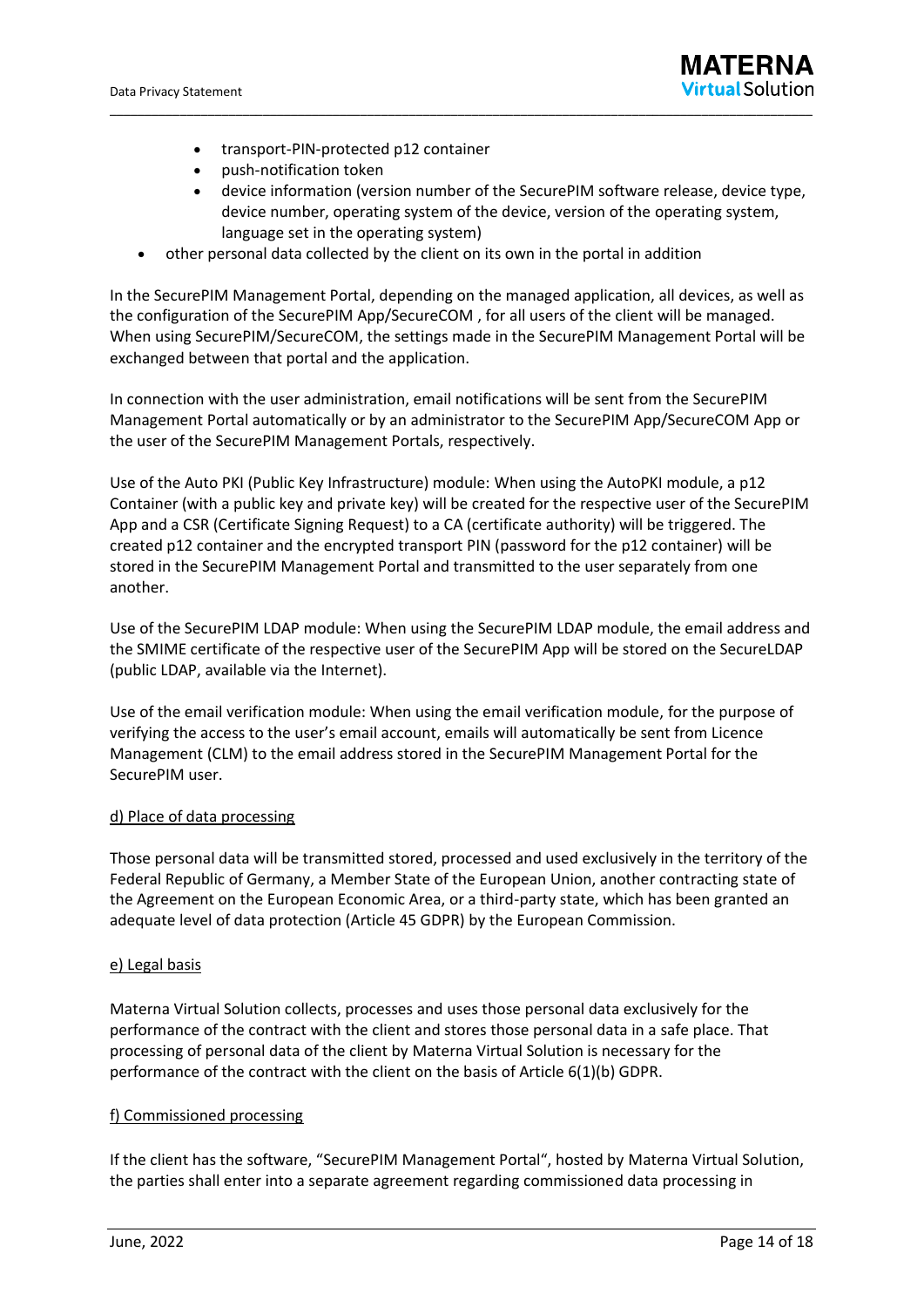

accordance with Article 28 GDPR, under which Materna Virtual Solution acts as a processor of the client.

#### g) Recipient of personal data

If the software, "SecurePIM Management Portal", is hosted by Materna Virtual Solution as a processor, Materna Virtual Solution will, in turn, use subcontractors in accordance with the agreement on commissioned data processing in accordance with Article 28 GDPR. Materna Virtual Solution has commissioned M-net Telekommunikations GmbH, Emmy-Noether-Str. 2, D-80992 Munich, as the operator of the computer centre and hosting provider. In other respects, those personal data will not be disclosed to third parties.

#### h) Use of "Sentry" in the SecurePIM App

Materna Virtual Solution has integrated Sentry in its SecurePIM Android App. Sentry is a programme with the purpose of analysing and fixing errors of the SecurePIM App and improving the SecurePIM App. When the SecurePIM App crashes, the user will be asked to consent to the transmission of certain data regarding the incident to Materna Virtual Solution; those data include the device type, the version of the operating system, data regarding the hardware of the mobile device, as well as the current position in the source code and the time of the crash, and the condition of the application at the time of the crash. Those data will only be transmitted if the user has given consent to the transmission. This consent can be removed at any time in the settings. Materna Virtual Solution will neither collect nor transmit the user's IP address or any other data by which the user or the affected mobile device can be identified.

Since Materna Virtual Solution is using Sentry as a self-hosted service those data will be stored, processed and used exclusively in the territory of the Federal Republic of Germany, a Member State of the European Union or another contracting state of the Agreement on the European Economic Area.

### **6. Processing of personal data in relation to the support for the products of Materna Virtual Solution – Purpose and legal basis; Recipients**

Materna Virtual Solution collects and processes personal data for the purpose of providing support for its products. Clients, or prospective clients, may submit support requests regarding the following topics over the phone, by email or via the website of Materna Virtual Solution:

- questions regarding the configuration
- questions regarding the general functionality
- reporting of technical problems
- questions regarding change requests
- other technical inquiries

The support requests received, and the personal data transmitted by clients, or prospective clients, will be stored in an internal ticket system of Materna Virtual Solution and will be used for the purpose of documenting and processing the support request, as well as for the purpose of contacting the respective client/prospective client in order to provide relevant feedback.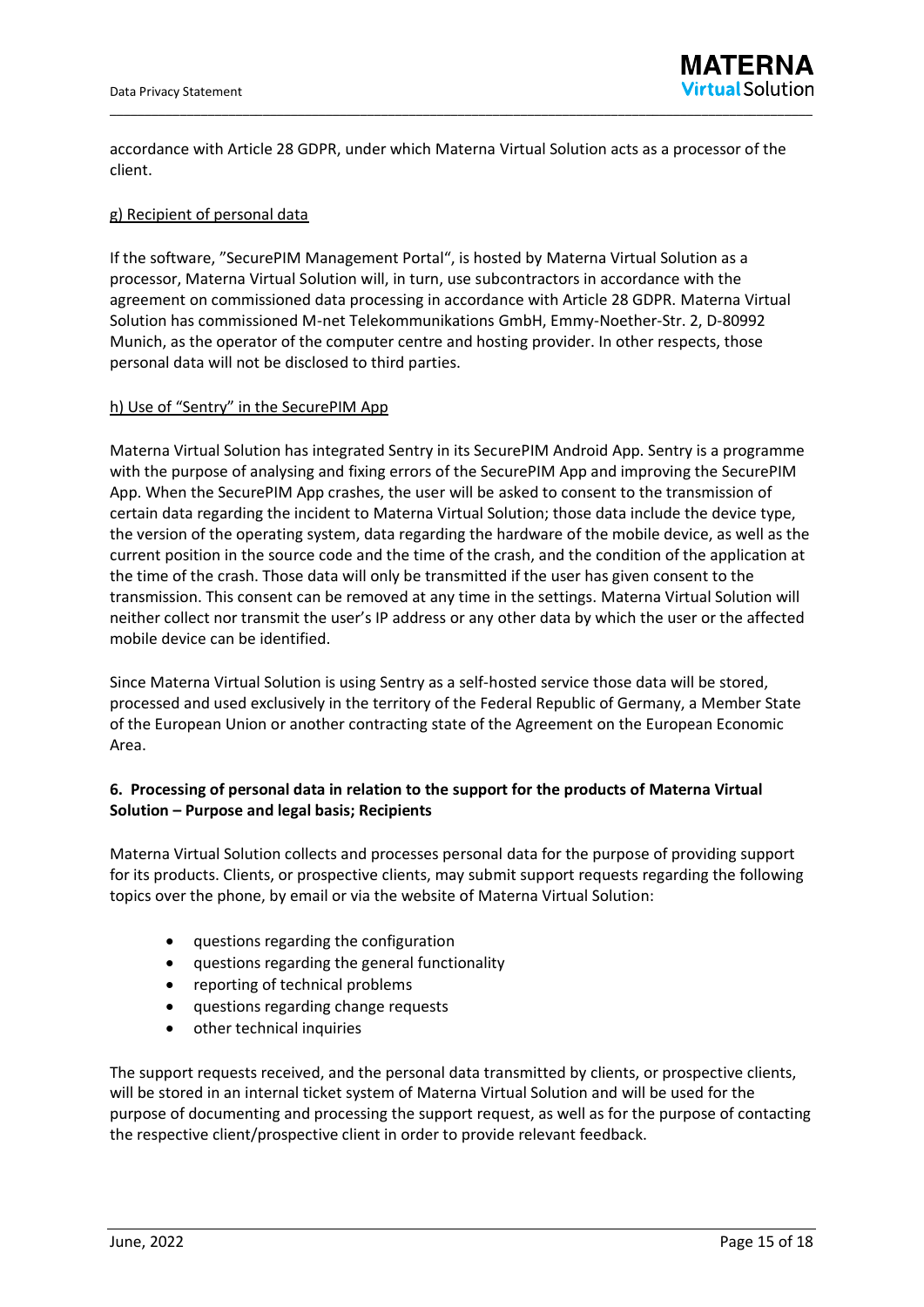Upon the creation of a ticket in the ticket system of Materna Virtual Solution, the system will send an automatic email to the email address from which the notification was sent. That response includes, inter alia, a link through which the client, or prospective client, can look at the created ticket.

\_\_\_\_\_\_\_\_\_\_\_\_\_\_\_\_\_\_\_\_\_\_\_\_\_\_\_\_\_\_\_\_\_\_\_\_\_\_\_\_\_\_\_\_\_\_\_\_\_\_\_\_\_\_\_\_\_\_\_\_\_\_\_\_\_\_\_\_\_\_\_\_\_\_\_\_\_\_\_\_\_\_\_\_\_\_\_\_\_\_\_\_\_\_\_\_\_\_\_\_\_

Employees of Materna Virtual Solution, the distribution partner of Materna Virtual Solution in charge of the client, as well as the email addresses stated upon the creation of a ticket (data subject who created the ticket, as well as "cc" addressees (if any) entered by the data subject), can access a support ticket. The administration of the tickets is logically separated and sorted by organisation, so that a distribution partner of Materna Virtual Solution may only access tickets of the clients supported by the distribution partner.

That processing of personal data of the client, or prospective client, by Materna Virtual Solution is necessary for the performance of a contract between Materna Virtual Solution and the data subject or in order to take steps at the request of the data subject prior to entering into a contract and is based on Article 6(1)(b) GDPR.

#### **7. Processing of personal data for distribution purposes – Purpose and legal basis; Recipients**

Materna Virtual Solution collects and processes the personal data of prospective clients for the purpose of submitting offers and for distribution purposes, if a prospective client contacts Materna Virtual Solution and expresses his or her interest in the products of Materna Virtual Solution. The contact data submitted by the prospective client to Materna Virtual Solution will be stored and processed in the CRM system of Materna Virtual Solution. Materna Virtual Solution will transmit the personal data of prospective clients collected by Materna Virtual Solution for the purpose of submitting an offer and for distribution purposes to internal departments as well as distribution partners or companies of the Materna Group for further operational processing and contacting the prospective client.

That processing of personal data of prospective clients by Materna Virtual Solution is either based on a consent by the prospective client (legal basis: Article 6(1)(a) GDPR) or is necessary to take steps prior to entering into a contract (legal basis: Article 6(1)(b) GDPR).

# **8. Processing of personal data in relation to job applications and in application procedures – Purpose and legal basis; Recipients**

Materna Virtual Solution collects and processes personal data of applicants for the purpose of carrying out the application procedure. Processing may also be made electronically, for example, if an applicant submits relevant application documents by email or uses the applicant portal, BITE, of BITE GmbH, which is offered on the website, to submit an application online. Materna Virtual Solution has instructed BITE GmbH, Resi-Weglein-Gasse 8, D-89077 Ulm, with the processing of the personal data of an online application as processor, and we transmit to BITE GmbH the data collected from the data subject in connection with an online application to this end. Information from jobrelated social networks such as LinkedIn, Xing may also be used to assess an application. If Materna Virtual Solution enters into an employment contract with the applicant, the transmitted data will be stored for the purpose of performing the employment relationship in compliance with the statutory provisions. If Materna Virtual Solution does not enter into an employment contract with the applicant, the application documents will be deleted two months from the rejection, unless a longer storage is necessary owing to legitimate interests of the controller. Such legitimate interest might exist, for example, in the event of proceedings under the German General Equal Treatment Act.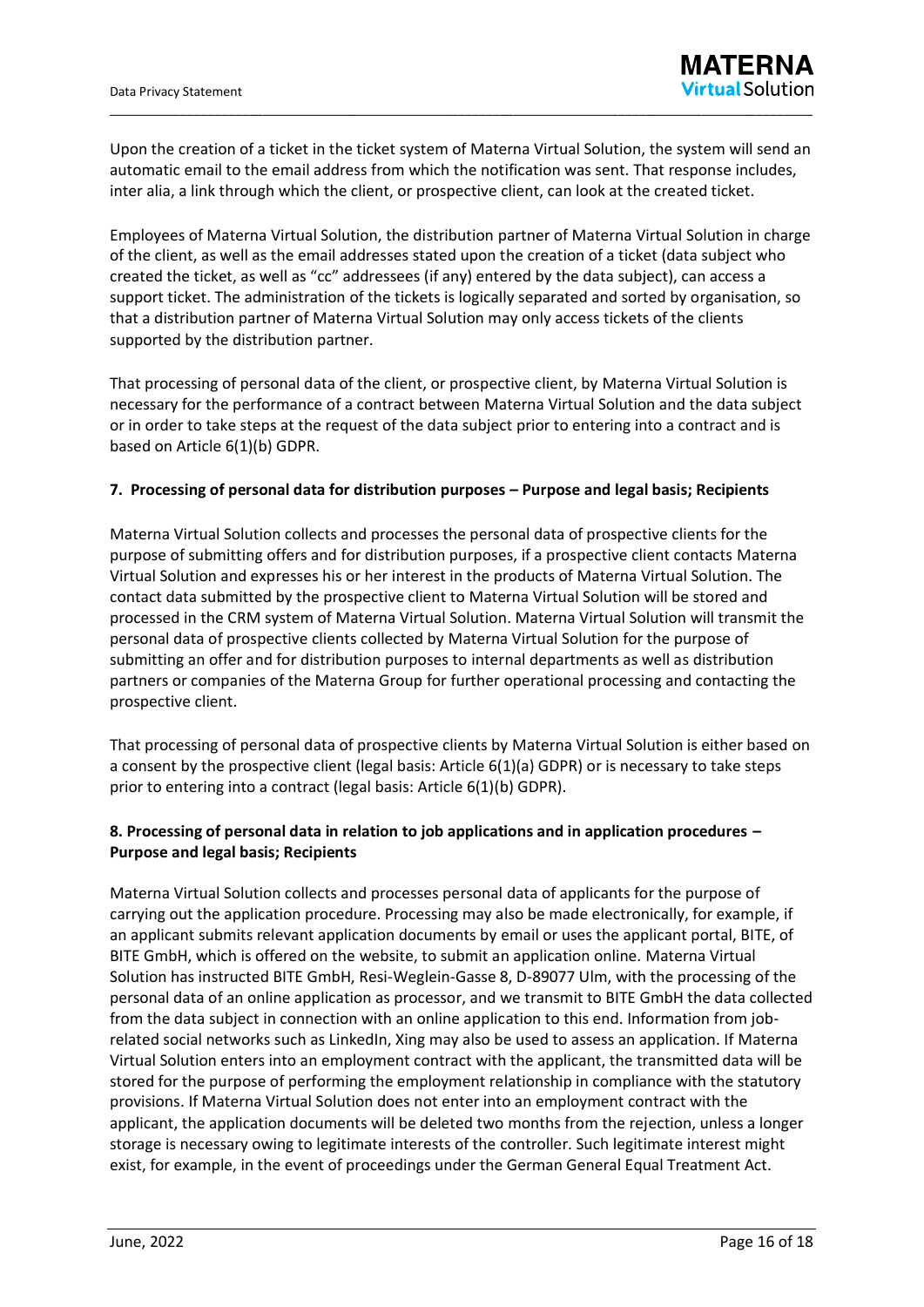We may transfer your personal data to companies affiliated with us, insofar as this is permissible within the scope of the stated purpose and legal basis. Furthermore, we forward your application documents to companies of the Materna Group within the scope of application management. If you do not want us to forward your application documents to Materna companies, you have the right to object.

\_\_\_\_\_\_\_\_\_\_\_\_\_\_\_\_\_\_\_\_\_\_\_\_\_\_\_\_\_\_\_\_\_\_\_\_\_\_\_\_\_\_\_\_\_\_\_\_\_\_\_\_\_\_\_\_\_\_\_\_\_\_\_\_\_\_\_\_\_\_\_\_\_\_\_\_\_\_\_\_\_\_\_\_\_\_\_\_\_\_\_\_\_\_\_\_\_\_\_\_\_

Those personal data will not be disclosed to third parties outside the Group. Your personal data will not be transferred to countries outside the European Union.

That processing of personal data of applicants by Materna Virtual Solution is necessary to carry out an application procedure and is based on Article 6(1)(b) GDPR, as well as § 26 GFDPA.

# **9. Duty of data subjects to provide personal data and potential consequences of a failure to provide personal data**

Data subjects are obliged to provide us with personal data if we enter into a contract with them. A consequence of a failure to provide the personal data would be that the contract with the data subject cannot be entered into. In addition, the provision of personal data is necessary for the use of the products and the website of Materna Virtual Solution. A consequence of a failure to provide the personal data would be that the products or the website of Materna Virtual Solution cannot be used at all, or that the scope of functions will be limited.

### **10. No automated decision-making; No profiling**

We do not use automated decision-making or profiling.

#### **11. Storage period and deletion of personal data**

Materna Virtual Solution stores personal data of data subjects only as long as this is necessary for the purposes for which they were processed, unless statutory provisions required a longer retention period. If the purpose for which the personal data were collected or stored no longer exists, the data will be routinely deleted.

#### **12. Rights of data subjects**

Data subjects have the following rights:

- Right of access to the relevant personal data (Article 15 GDPR)
- Right to rectification (Article 16 GDPR)
- Right to erasure (Article 17 GDPR)
- Right to restriction of processing (Article 18 GDPR)
- Right to object to the processing if the processing is made on the basis of Article 6(1)(e) or Article 6(1)(f) GDPR (Article 21 GDPR); see also the note regarding the right to object pursuant to Article 21 GDPR at the end of this document
- Right to data portability (Article 20 GDPR)
- Right of the data subject to revoke a granted consent at any time, without this affecting the lawfulness of the processing made before the revocation, if the processing is based on a consent in accordance with Article 6(1)(a) or Article 9(2)(a) GDPR
- Right to lodge a complaint with a supervisory authority (Article 77 GDPR)